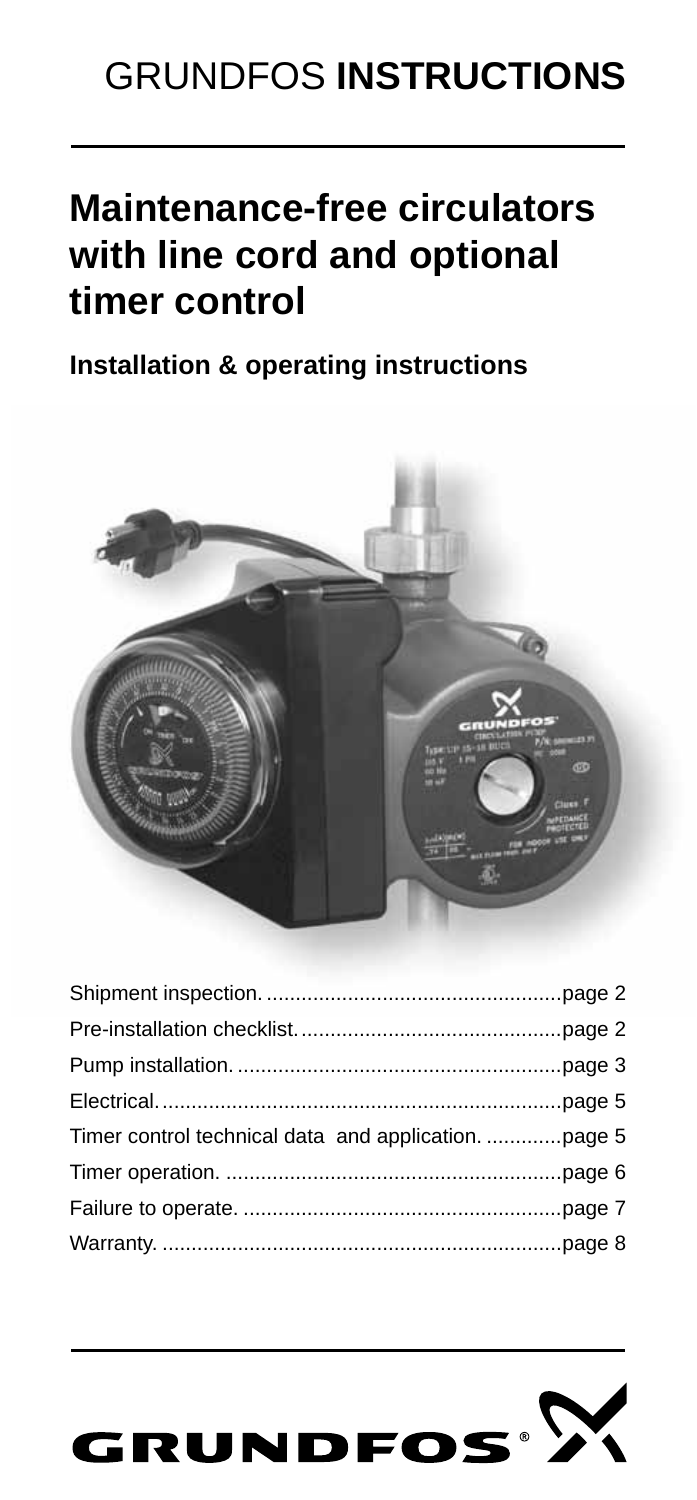# **1. Shipment inspection**

Examine the components carefully to make sure no damage has occurred to the pump during shipment. Care should be taken to ensure the pump is NOT dropped or mishandled; dropping will damage the pump.

## **2. Pre-installation checklist**

*Before beginning installation procedures, the following checks should be made. They are all important for proper installation of the circulator pump.*

### *1. Uses:*

Model UP(S) 15 series pumps are designed to circulate water from 36°F to 230°F (UPS 15-35 from 36°F to 165°F) up to a maximum pressure of 145 PSI. If required, a 50% by volume solution of ethylene or propylene glycol and water can be used, however, a PSI decrease in pump performance may result due to an increase in the viscosity of the solution. Check with manufacturer for information regarding suitability of pumping other fluids.

**System applications:** UP(S)15 series pumps with stainless steel or bronze volutes can be used in both open and closed systems.

### *2. Maximum water temperature:*

UP(S)15 pump with line cord only. The maximum allowable water temperature is determined by the ambient or surrounding air temperature as shown in Table 2A.

### **Table 2A – Maximum water temperature**

Ambient (°F) 95 130 140 160 175<br>Water (°F) 230 220 210 190 175 Water (°F) Although the pump is designed to operate at maximum water temperature of 230°F, it is recommended to keep the operating temperature as low as possible (i.e. below 140°F to avoid precipitation of calcium).



### **Note: UP15(S) pump with timer control maximum water temperature: 150°F**

### *3. Inlet pressure requirements*

The amount of pressure required at the inlet of the pump is a function of the temperature of the water as shown in Table 2B.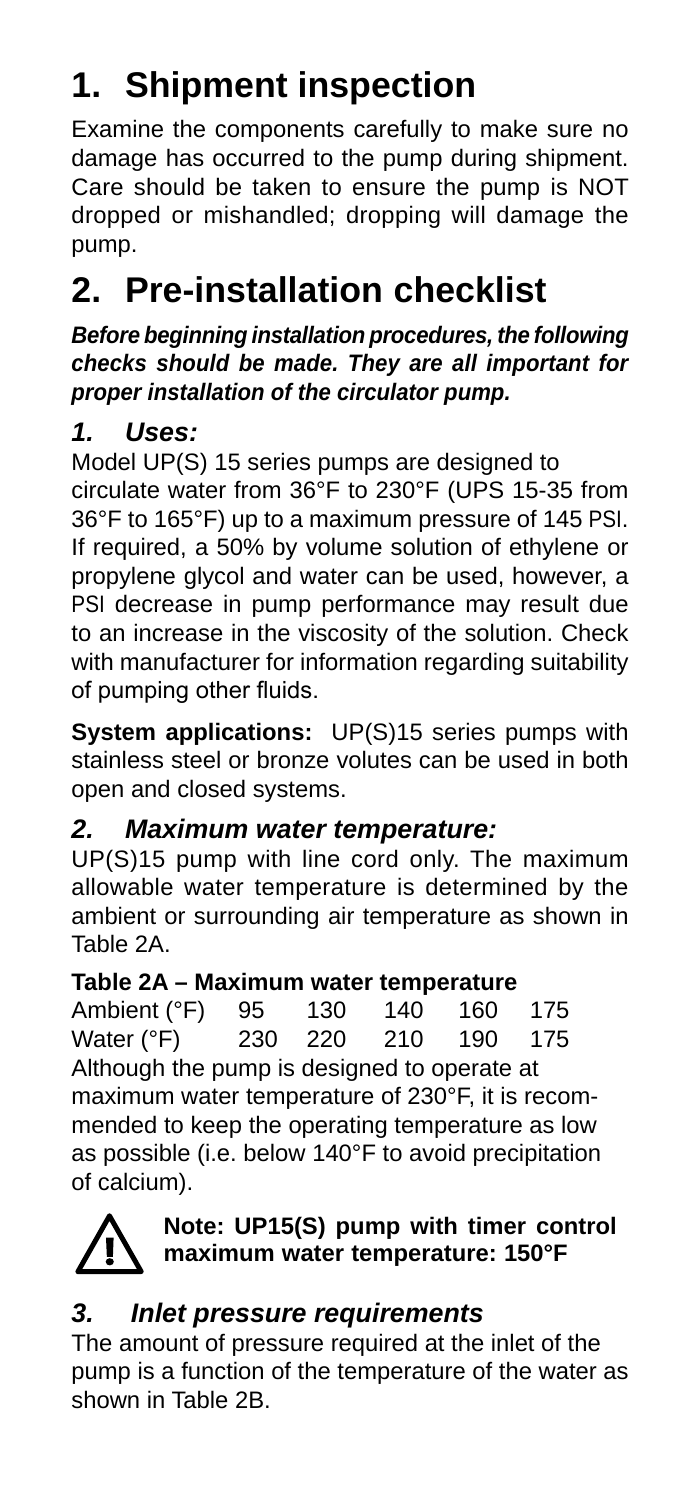| Table 2B - Inlet Pressure Requirements |       |         |             |     |
|----------------------------------------|-------|---------|-------------|-----|
| Water (°F)                             |       |         | 190 165 140 |     |
| Required Inlet Pressure (ft.)          |       | 5       | 4.5         | -3  |
|                                        | (PSI) | 2.2 1.9 |             | 1.3 |

In a pressurized system, the required inlet pressure is the minimum allowable system pressure.

In an open system, the required inlet pressure is the minimum distance the pump must be located below the lowest possible water level of the water source (tank, pool, etc.).

### **3. Pump installation Position of terminal box:**

Proper installation of the pump will have the terminal box located to one side of the pump or the other, with the conduit entry down. See Figure 3A.



If the terminal box position needs to be changed, it is best to do so before installation. However, if the pump is already installed, ensure that the line cord is unplugged and close the isolation valves before removing the Allen screws.

To change terminal box position:

- 1. Remove the four (4) Allen screws from the pump housing and stator (4 or 5mm wrench) while supporting the stator (motor).
- 2. Carefully separate the stator from the pump housing and rotate it to the correct terminal box orientation and reseat it.
- 3. Replace the Allen screws and tighten diagonally and evenly (7 ft.-lb. torque).
- 4. Check that the motor shaft turns freely. Remove the large screw in the middle of the nameplate, insert a small flat blade screwdriver into the end of the shaft, and turn gently (see fig. 7a).

If the shaft does not turn easily, repeat the disassembly/reassembly process.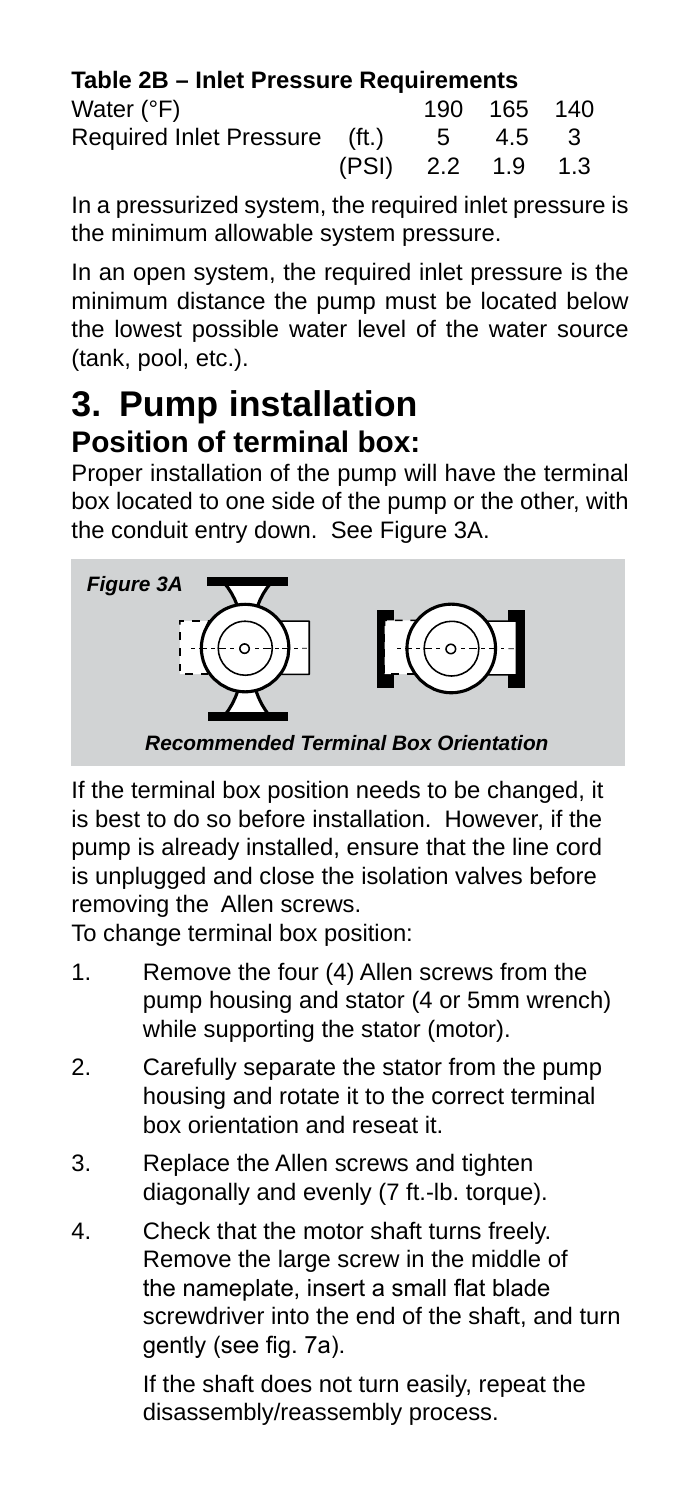**NOTE:** UPS15-42 does not require manual turning of shaft.

### **Pump mounting: For indoor use**

Arrows on the side or bottom of the pump housing indicate direction of flow through the pump. GRUNDFOS circulators can be installed in both vertical and horizontal lines. The pump must be installed with the motor shaft positioned horizontally. *Under no circumstances should the pump be installed with the shaft vertical or where the shaft falls below the horizontal plane. See Figure 3B.*



It is recommend that isolation valves be installed on each side of the pump. If possible, do not install elbows, branch tees, and similar fittings just before or after the pump. Provide support to the pump or adjacent plumbing to reduce thermal and mechanical stress on the pump.

#### **Installation requirements**

- 1. Thoroughly clean and flush the system prior to pump installation.
- 2. Do not install the pump at the lowest point of the system where dirt and sediment naturally collect.
- 3. Install an air vent at the high point(s) of the system to remove accumulated air.
- 4. Ensure that water does not enter the terminal box during the installation process.
- 5. (Open System) Install the pump in the supply line; the suction side of the pump should be flooded with water. Ensure that the static head requirementfrom Table 2B is achieved.
- 6. (Closed System) Install a safety relief valve to protect against temperature and pressure build-up.
- 7. If there are excessive suspended particles in the water, it is recommended that a strainer and/or filter be installed and cleaned regularly.

#### 8. **DO NOT START THE PUMP UNTIL THE SYSTEM HAS BEEN FILLED AND CHECKED FOR LEAKS OR OTHER POSSIBLE COMPONENT FAILURES.**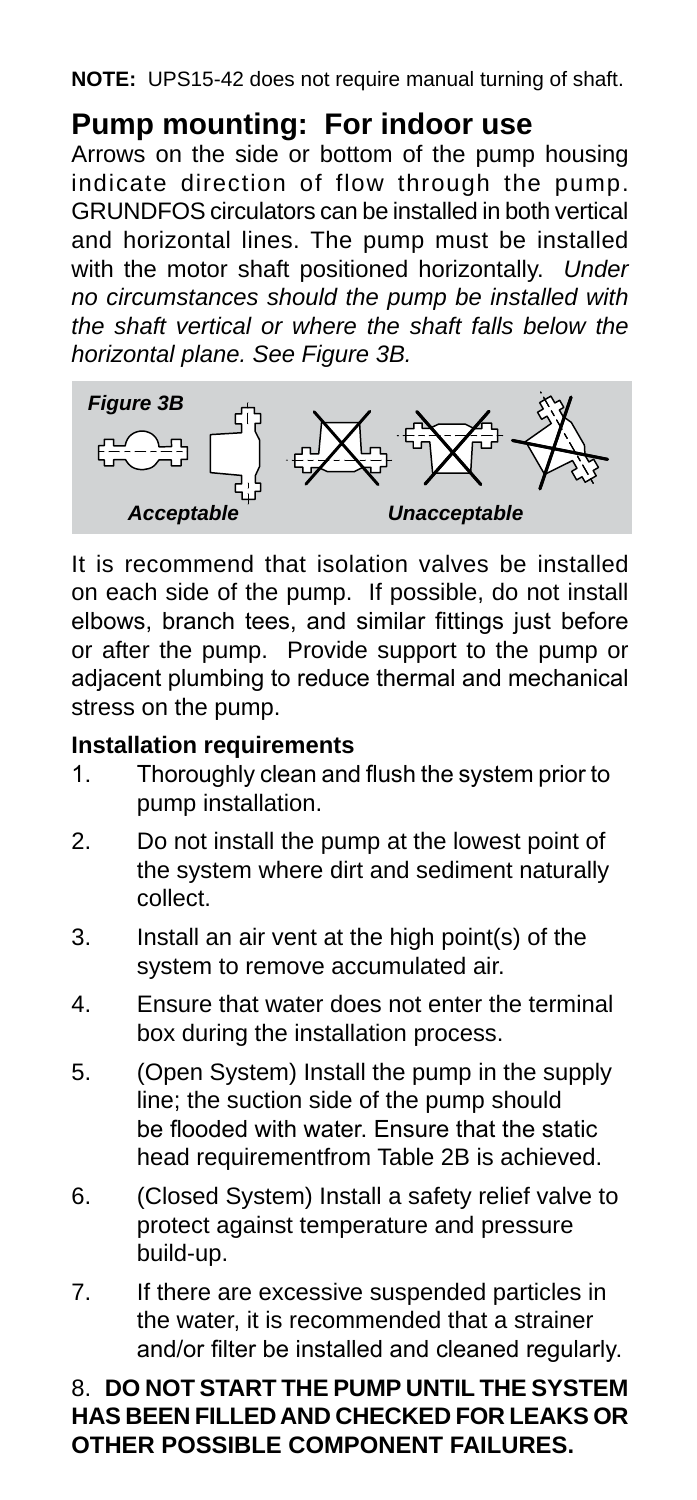# **4. Electrical**



### **CAUTION: Do not energize pump until properly installed**

**Warning** - Risk of electrical shock - This pump is supplied with a grounding conductor. To reduce the risk of electric shock, be certain that it is connected only to a properly grounded grounding type receptacle. The safe operation of this pump requires that it be grounded in accordance with the National Electrical Code and local governing codes and regulations.

#### **Electrical requirements**

The operating voltage and other electrical data are marked on the motor label. Make sure that the motor is suitable for the electrical supply on which it will be used.

#### **Electrical connection**

Insert the 115V plug on the line cord from the pump into a properly grounded 115V outlet as shown in Figure 4a.

## **5. Timer technical data**

TIMER CONTROL

 Supply Voltage: 115-120 VAC, 60 hertz Contact Rating: 16 amps Ambient Temperature: -4°F to 175°F Max Fluid Temperature: 150°F Shortest Switching Interval: 15 minute increment Switch Modes: "Timer", "ON" Override, "OFF" Override Protection: Clear plastic cover for dust and moisture protection of the clock face.

## **6. Timer technical application**

The Grundfos timer control is designed only for use with specified Grundfos Series UP circulators installed in indoor hot water service systems.

The timer control is designed to turn the circulator on and off at preset times, allowing the user to select operation of the circulator during high use periods of the day.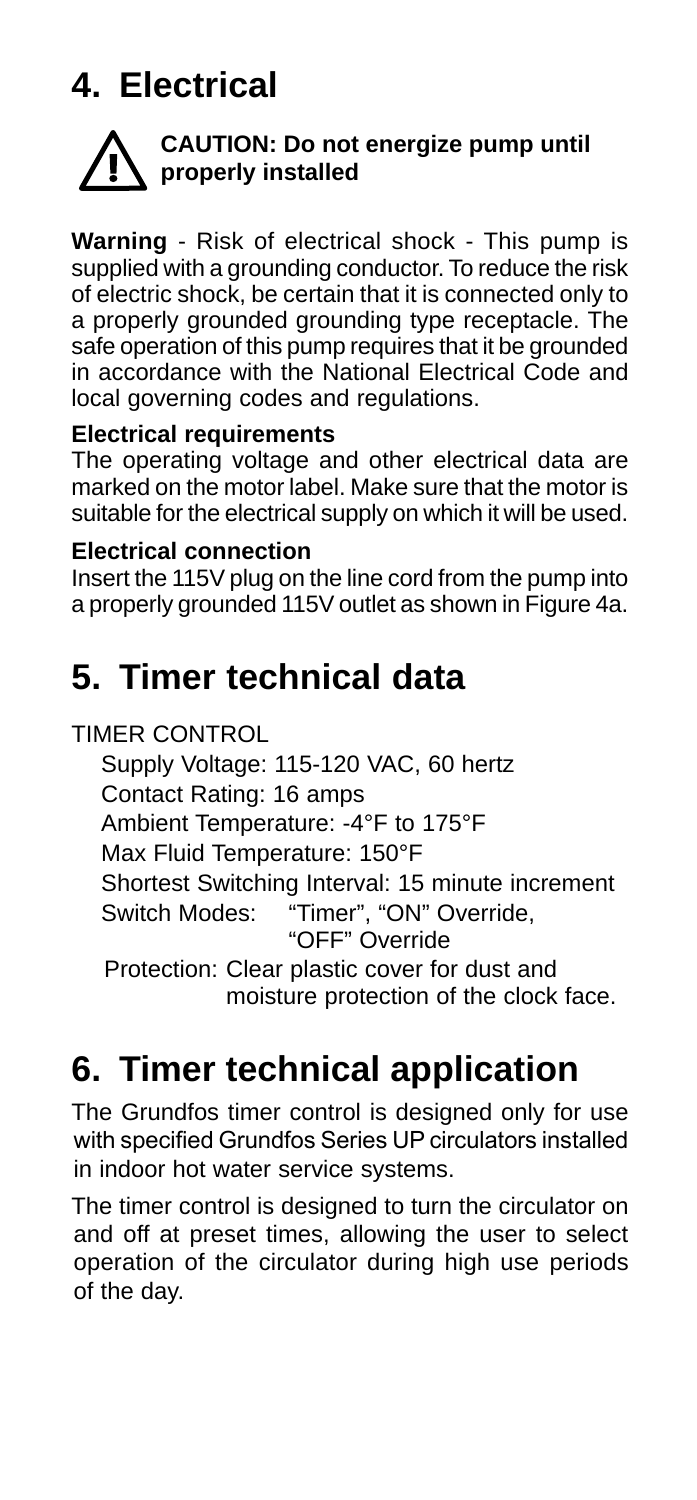# **7. Timer operation**

### **Setting and operating the timer control and starting the pump**



NOTE: Before the circulator is started, the system must be filled with liquid and vented.

- 1. Set the timer switch to the actual time by turning the programming ring in the direction of the arrow until the timing arrow points to the actual time on the ring.
- 2. Switch on the power supply to the circulator and set the manual switch to the "ON" position. The circulator will now start.
- 3. Set the required "ON"/"OFF" times on the programming ring by pushing the programming tabs either away from or toward the center of the ring. Tabs pushed away from the center indicate the circulator is switched "ON" while tabs pushed toward the center indicate the circulator is switched "OFF".



Set the manual switch to the "TIMER" posi tion. The circulator will now start/stop accord ing to the settings of the programming tabs.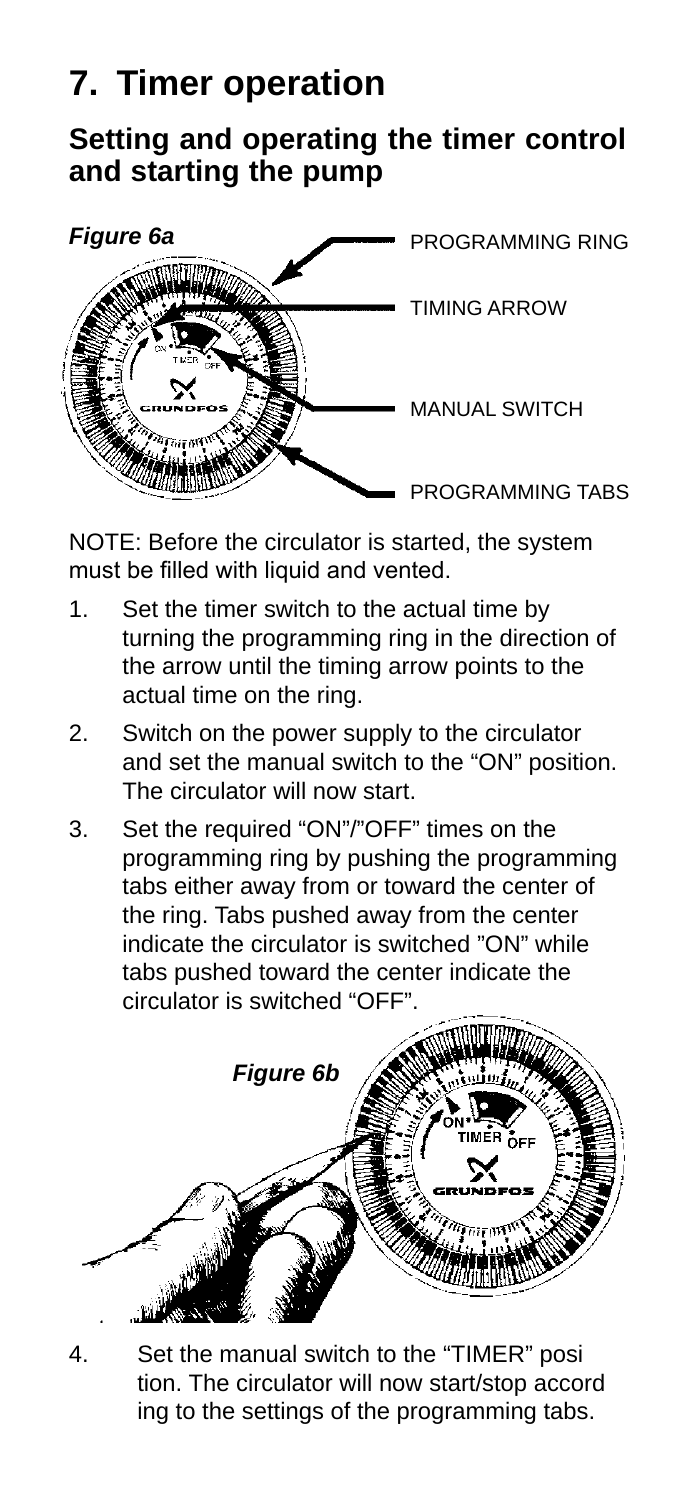- 5. For continuous operation, set the manual switch to the "ON" position. To switch the circulator off, set the manual switch to the "OFF" position. The "ON"/"OFF" modes may be used without affecting the function of either the programming ring or the timer switch.
- 6. In case of power outage the timer will not keep time. After power has been restored, the correct time of day must be reset by rotating the programming ring in the direction of the arrow until the timing arrow points to the actual time on the ring.

## **8. Changing speeds with timer option**

- Disconnect line cord from system power.
- Remove (2) timer cover screws.
- Gently rotate speed selection stim to desired speed (see Figure 7a).
- Re-install (2) timer cover screws.



*Figure 7a*

## **9. Troubleshooting**

When the pump is first started, the shaft may rotate slowly until water has fully penetrated the bearings. If the pump does not run, the shaft can be rotated manually. To accomplish this, switch off the electrical supply, and close the isolation valves on each side of the pump. Remove the large screw in the middle of the nameplate. Insert a small flat blade screwdriver into the end of the shaft, and gently turn until the shaft moves freely (see Figure 8a). Replace and tighten the plug. Open the isolation valves and wait 2 to 3 minutes for the system pressure to equalize before starting the pump.